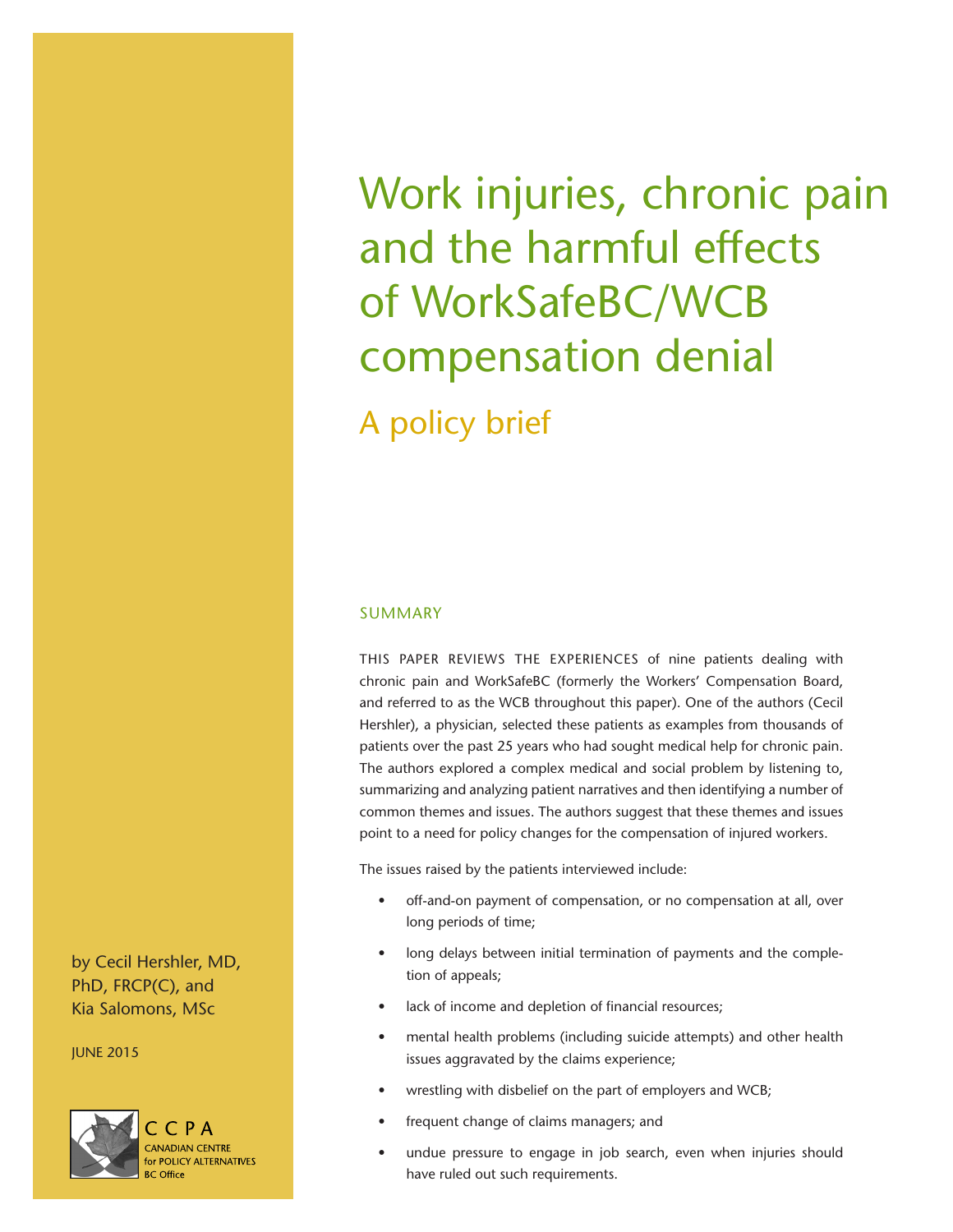Suggested policy changes include the following:

- separate chronic pain from other work-related injuries dealt with by WCB and return the medical care of such injuries to each patient's own family doctor and specialists;
- ensure economic security for injured workers with chronic pain during the review and appeal process;
- allow access to a second opinion without cost to the injured worker;
- allow injured workers a choice of therapy providers;
- stop punitive job-search programs;
- ensure workers are given adjusted or modified work during a gradual return-to-work process;
- ensure workers are rehired and given work appropriate to the their physical abilities, or provide adequate and appropriate retraining for workers with permanent impairments; and
- return the care of injured workers with chronic pain to their family (attending) physicians and their respective pain specialists.

Workers with chronic pain who cannot work should receive appropriate compensation or be provided with a pension that is comparable to their pre-injury earnings.

A reasonable supportive system of care with concrete timelines is long overdue. Although the reforms proposed in this paper might require an increase in WCB employer premiums to cover improved benefits, a pre-defined approach to workers with severe chronic pain could reduce some expenses and duplication and may produce cost savings in other public-health expenditures.

# INTRODUCTION

CHRONIC PAIN IS COMMON in Canadian adults and has major social and economic implications, including family breakup, social isolation, poor self-image, low confidence, loss of income and absenteeism. Its prevalence in Canada has been reported to be as high as 29 per cent.<sup>1</sup> Workrelated injuries are among the most common causes of chronic pain.

In this paper we examine the effect of the compensation process on injured workers with severe chronic pain — pain that is debilitating and constant — whose compensation payments have been terminated and who are engaged in an appeal process with WCB. These patients are more difficult to treat because they have to deal not only with chronic pain itself and its secondary effects as described above but also with the effects of lengthy interactions with WCB. These patients are under considerable stress for extended periods of time due to financial hardship, economic insecurity, lack of control over medical treatments or choice of practitioners and, for some, having to work while still injured and in pain. The ability to medically manage their symptoms is impaired primarily by stress.

The authors explored this complex medical and social problem by listening to, summarizing and analyzing the narratives of nine patients dealing with chronic pain and the WCB. In this paper we report on a number of common themes and issues that emerged and also provide suggestions for policy changes.

In this paper we examine the effect of the compensation process on injured workers with severe chronic pain — pain that is debilitating and constant — whose compensation payments have been terminated and who are engaged in an appeal process with WCB.

<sup>1</sup> Moulin et al. 2002.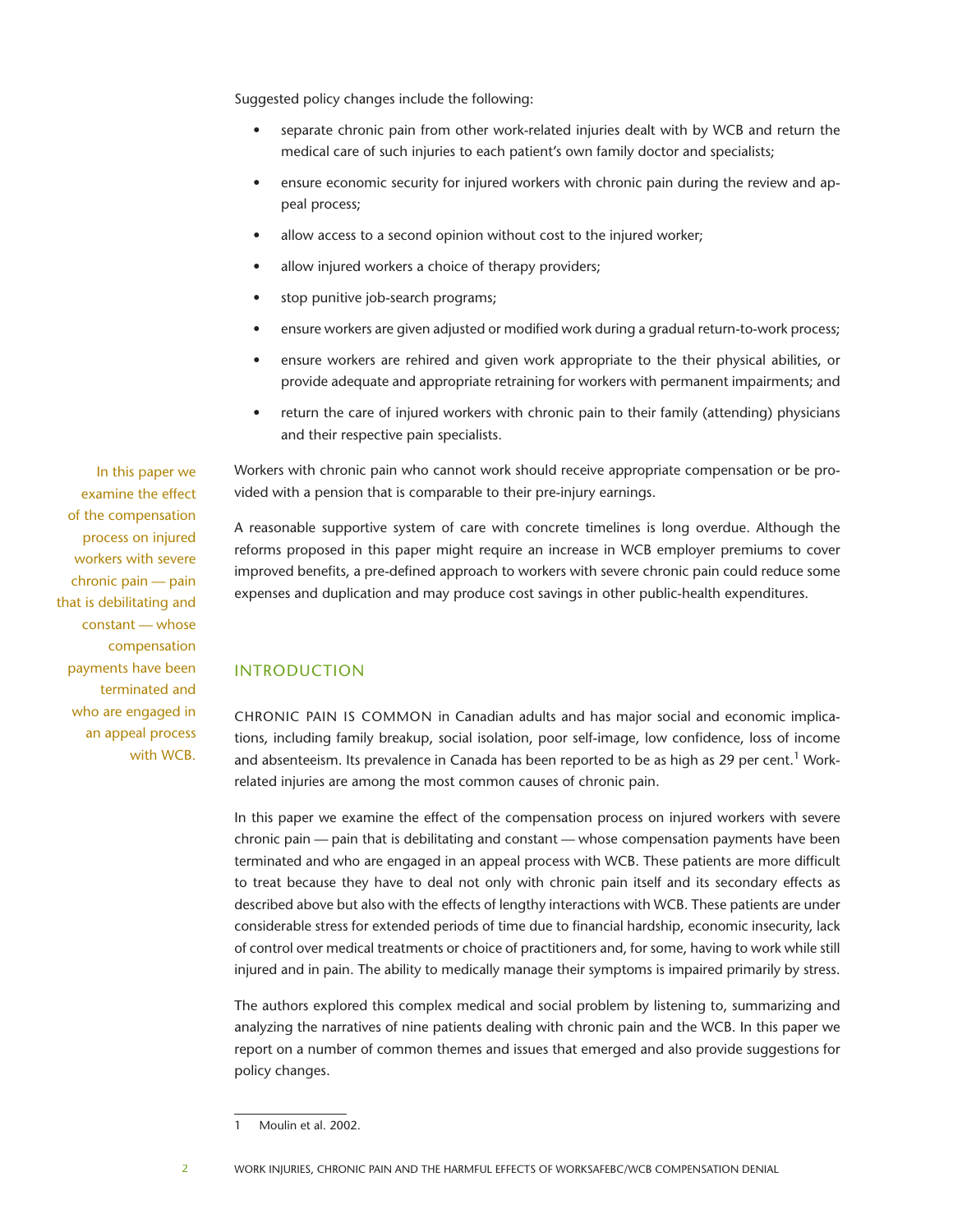While the approach taken does not represent a formal study — the patients interviewed were not randomly selected but were all drawn from Dr Hershler's practice, and the sample is small — we do believe, based on years of practice, that the experiences and insights shared represent all-toocommon occurrences. Moreover, these experiences offer important lessons for how WCB manages cases of chronic pain, point to a false economy in how WCB seeks to "save" money and lead us to recommend policy reforms that we believe would enhance the mental and physical health of patients and potentially reduce public expenditures.

# BACKGROUND

## Chronic pain in the context of insurance-based medicine

Insurance companies, including WCB, are effective in assessing and treating workers who have injuries that are quickly resolved but less effective in assessing and treating patients with chronic injuries, particularly those with chronic pain related to musculoskeletal injury. Insurance companies have created their own rehabilitation or work-return programs where injured workers are assessed and treated by the insurer's medical staff and therapists. Insurers also engage private clinics to assess injuries and make use of privately contracted pain clinics. In this paradigm, the recommendations of the worker's family physician and independent specialists are often disregarded.

The return to work process may be initiated at the request of the employer, the injured worker, WorkSafeBC staff or the injured worker's attending physician, any of whom can identify an opportunity for work as a part of recovery. Many individuals are available to assist the employer in developing an appropriate individual plan for their employee. The attending physician is available to consult with the employer regarding the restrictions and capabilities of the injured employee, $2$ but sometimes this input is not requested.

This can lead to an injured worker being required to return to work without his or her attending physician being consulted. Premature or inappropriate work-return situations can compromise ongoing treatment initiated by the injured worker's attending physician or by specialists referred by the attending physician and involved in the care. The injured worker is caught between an obligation to follow the WCB instruction and the recommendations from the attending physician or specialist.

Disturbingly, some patients are forced to return to work prematurely because their benefits are terminated. Given the chronic nature of their injuries, those who cannot carry out their jobs efficiently are often forced to quit or are fired and end up with vastly inadequate pensions.

## The perception of chronic pain

Pain is generally considered chronic if it lasts from three to six months or more or, alternatively, if it persists after an injury has healed.<sup>3</sup> In spite of the fact that chronic pain is now considered a disease Premature or inappropriate workreturn situations can compromise ongoing treatment initiated by the injured worker's attending physician or by specialists referred by the attending physician and involved in the care.

<sup>2</sup> WorkSafeBC, Understanding return-to-work programs. At: [http://www.worksafebc.com/health\\_care\\_providers/](http://www.worksafebc.com/health_care_providers/related_information/understanding_return-to-work/default.asp) [related\\_information/understanding\\_return-to-work/default.asp](http://www.worksafebc.com/health_care_providers/related_information/understanding_return-to-work/default.asp).

<sup>3</sup> Melzak, R., and P.D. Wall. 1988.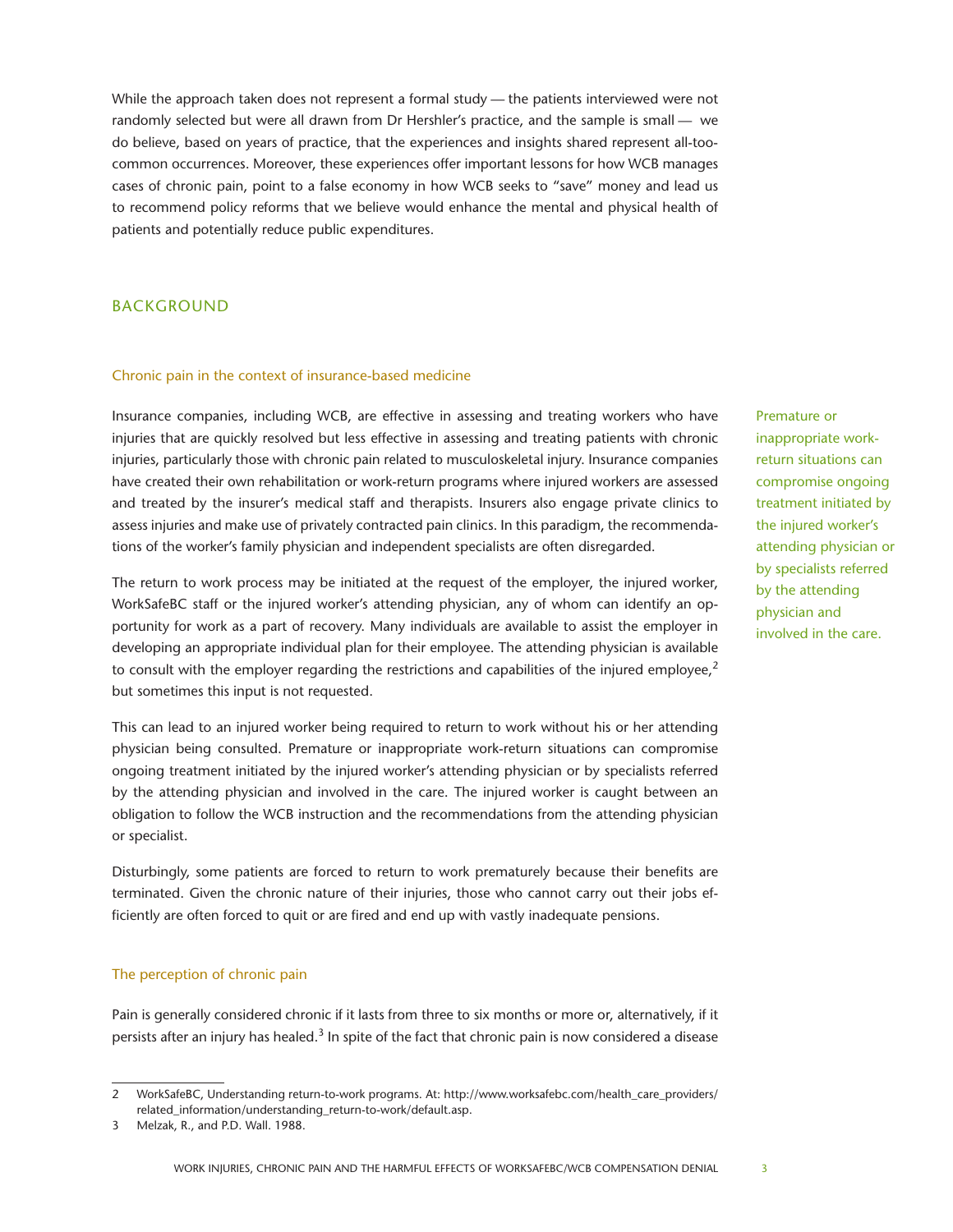in its own right, $4$  patients with severe chronic pain continue to encounter widespread skepticism. Misconceptions and negative stereotypes about chronic pain abound among the general public, employers, government agencies and insurance companies and, sadly, among medical professionals as well. Some of the more common misconceptions about chronic pain are that it is caused by a psychological disturbance, that patients exaggerate their symptoms for financial or other gain and that they should learn to tolerate their pain as time goes on.<sup>5</sup> To put it succinctly, patients with severe chronic pain who have no identifiable other signs of illness or injury are rarely believed, and stigma is "a fact of life for those with chronic pain."<sup>6</sup> Stigma and disparagement have a devastating impact on the patient with chronic pain; the negative perceptions of others are demoralizing, hinder healing, lead to depression and make life worse in many ways.

## Who did we interview?

**Misconceptions** and negative stereotypes about chronic pain abound among the general public, employers, government agencies and insurance companies and, sadly, among medical professionals as well.

We interviewed nine patients, all individuals with severe chronic pain resulting from work-related musculoskeletal injuries, who were or had been engaged in a claims appeal process with WCB. Five of the patients were male, four female; two were health-care workers, three service workers and four production workers. Four were between the ages of 40 and 49, four between 50 and 59, and one between 60 and 65. Three had pre-injury yearly incomes between \$20,000 and \$40,000, four between \$40,000 and \$60,000 and two between \$60,000 and \$80,000.

All patients had signed a consent form in the previous year and were contacted again by telephone to reconfirm their willingness to be interviewed. The interviews were conducted by telephone or in person.

#### Survey questions

In addition to demographic questions relating to age, gender, ethnicity, language, job title, income and education, we asked:

- when the workers were first injured;
- the nature of their injury;
- whether there were delays in filing their claim;
- when and why their claim was discontinued;
- what happened during their review and appeal process and what the outcome was;
- how many claims managers they dealt with;
- how they rated their claims experience with WCB;
- how the claims experience affected them (personal, relationships, mental health and stress, economic situation); and
- what they feel could have made their experience less difficult.

<sup>4</sup> Breivik, H. 2013.

<sup>5</sup> Avery, C. 2012.

<sup>6</sup> Ibid.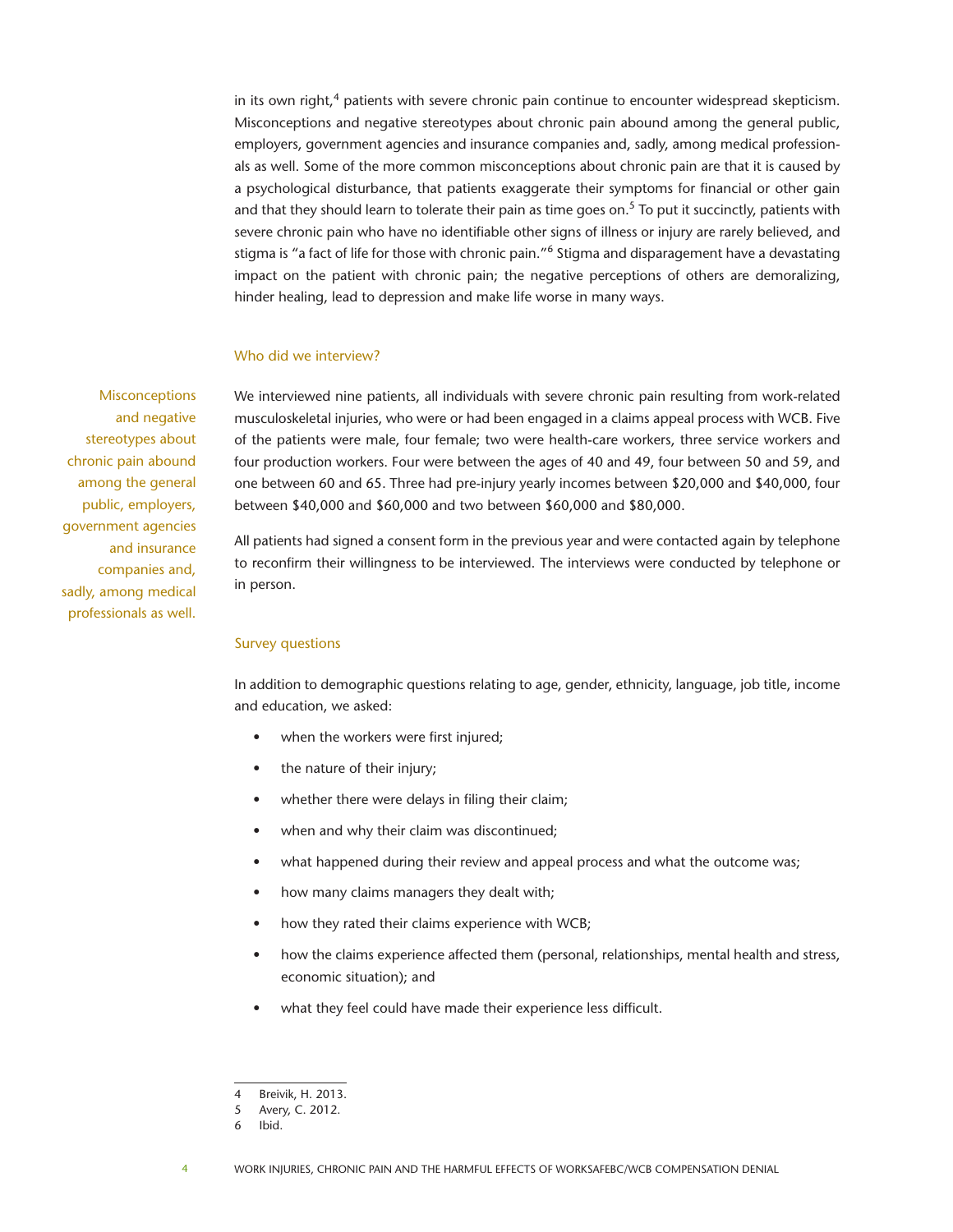# WHAT WE FOUND

THE THEMES THAT emerged from an analysis of the interviews were:

- off-and-on compensation, or no compensation at all, over long periods of time;
- long delays between initial termination of payments and the completion of appeals;
- lack of income and depletion of financial resources;
- mental health problems and other health issues aggravated by the claims experience;
- disbelief by employers and WCB;
- employers' attitudes;
- frequent change of claims managers;
- undue job-search pressure;
- absence of choice of treatment providers and arbitrary decisions by claims managers; and
- what injured workers wish would change.

## Off-and-on compensation, or no compensation at all, over long periods of time

Most of the patients reported that they were on and off compensation over a period of several years, experiencing little difficulty in obtaining initial compensation but then having their claim discontinued. Typical reasons given for why payments were revoked were that the injured worker was deemed fit for work or that the injury had "plateaued." The injured worker had the option to appeal and could either return to work while still injured and in pain or not return to work and have no source of income. If the worker won the appeal, payments would be reinstated from the date of the appeal decision, frequently with no back pay for the interim period. During the claims and appeal processes, these injured workers were in pain and also frequently without any income for long periods of time. One of the workers we interviewed reported that, although a decision review determined that she was entitled to compensation, payments were not reinstated because the claims manager was not able to determine the appropriate level of compensation. Another reported that although a Workers' Compensation appeal tribunal determined he was entitled to compensation, WCB failed to make any payments for more than a year.

## Long delays between initial termination of payments and the completion of appeals

Among our small sample, time to complete the claims appeal varied dramatically. Several workers spent years with a great deal of economic hardship and insecurity and lodged numerous appeals. None of these workers had been able to return to work, and the majority were eventually rewarded disability pensions (see Tables 1 and 2 on the following page).

Table 1 shows that the time to complete a claim ranged from almost two years to 20 years. The median time was three years.

Table 2 shows that four out of nine patients reported that they were worried about feeding themselves and their families; two used up all of their savings and RRSPs; six had difficulty paying their rent or mortgage; one moved away to a small town; and another had her home put in foreclosure. During the claims and appeal processes, these injured workers were in pain and also frequently without any income for long periods of time.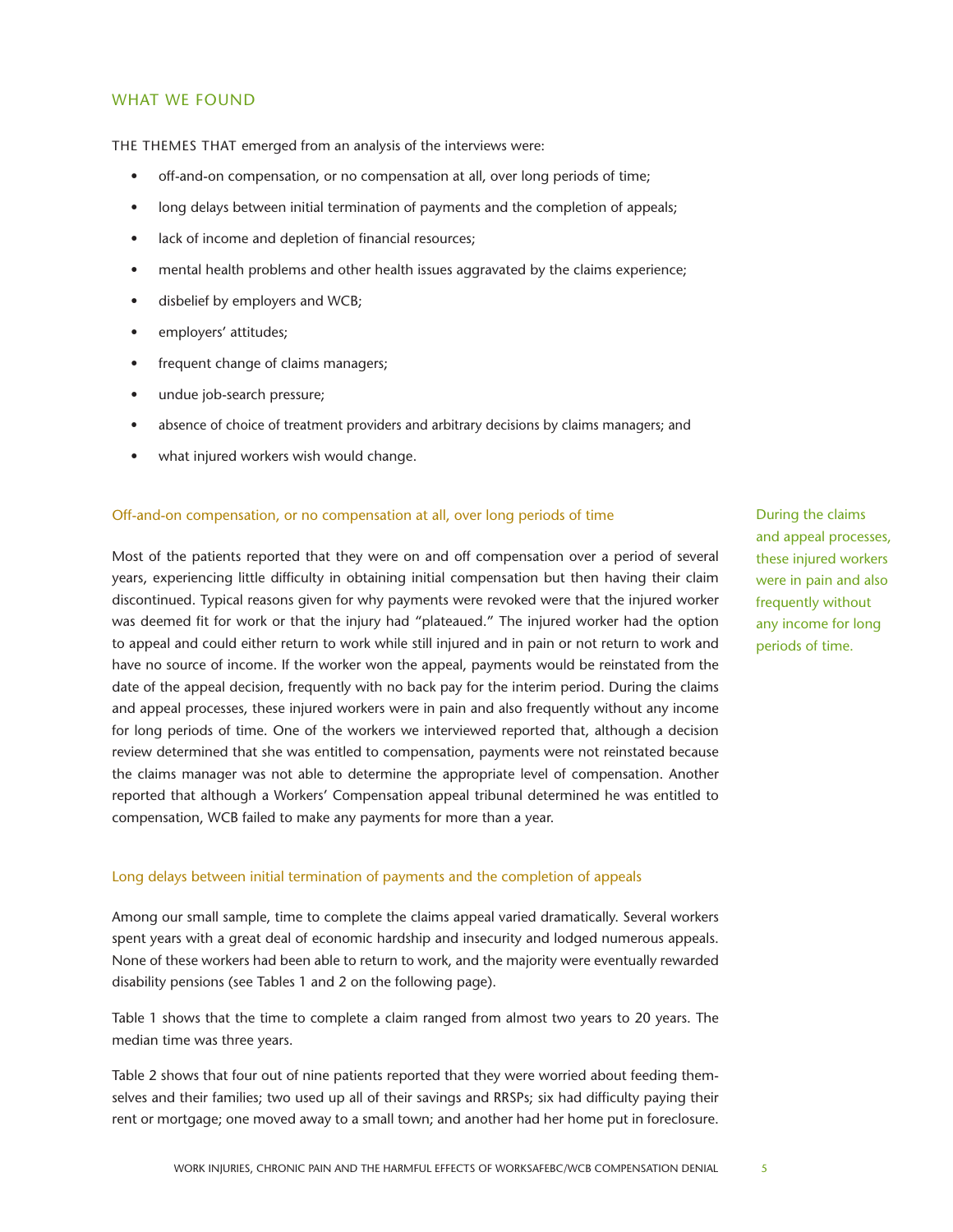#### **Table 1: Time to complete WCB file and current source of income**

| Time to complete file          | <b>Current source of income</b>                                                             |
|--------------------------------|---------------------------------------------------------------------------------------------|
| <b>Twenty years</b>            | WCB pays 55 per cent wage-loss compensation pension<br>plus treatment cost.                 |
| Six years three months         | Long-term disability pay commenced six years after compensation<br>was discontinued.        |
| Five years                     | WCB pays 100 per cent wage-loss compensation plus treatment cost.                           |
| Three years                    | CPP disability (\$850 per month)                                                            |
| Three years                    | Provincial disability pension commenced three years after compensation<br>was discontinued. |
| Two years six months (ongoing) | WCB pays full wage-loss compensation, pending retraining.                                   |
| One year 11 months             | WCB pays 50 per cent loss of income plus treatment cost.                                    |
| One year 11 months             | No income assistance of any kind despite 50 per cent activity restriction                   |
| Eleven months (ongoing)        | Long-term disability payments commenced 11 months after<br>compensation was discontinued.   |

## **Potential sources of income for injured workers:**

WORKERS' COMPENSATION (WCB BENEFITS): Worksafe BC, the province's Workers' Compensation Board, pays different types of benefits to workers injured on the job. These include "wage loss" benefits (for temporary disabilities that result in shorter-term absences from work) and pensions (for permanent disabilities). Wage loss benefits typically cover 90 per cent of a worker's average net earnings (up to a maximum ceiling). Pensions range in size from covering most of a worker's prior earnings to covering only a small fraction. WCB may also pay medical and retraining costs. Since 2002, WCB benefits have become much more difficult to access. For more on the policy context, see *Insult to Injury: Changes to the BC Workers' Compensation System (2002-2008)—The Impact on Injured Workers.* <http://bcfed.ca/news/briefs/insult-injury>

LONG-TERM DISABILITY BENEFITS (LTD): Refers to disability insurance purchased from private insurance companies, which some employers provide as part of an extended health plan. The insurance premiums for LTD may be paid by the employer, the employee, or both. LTD benefits generally become available after a prolonged absence from work. Most LTD companies will not pay benefits if the injury was sustained in the workplace, unless the worker has been denied WCB benefits. LTD companies may require a worker to appeal a WCB decision denying a claim before they will pay any benefits (a process that can take years), though they may pay LTD during the appeals process (but will seek reimbursement if the worker wins the appeal).

CANADA PENSION PLAN (CPP) DISABILITY BENEFIT: A person with a "severe and prolonged" disability (whether workplace related or not) who has paid into CPP for at least 3–4 years can apply for a CPP disability pension. The maximum monthly taxable benefit is \$1,264.59. If the disability was caused by a workplace injury and the worker is receiving WCB benefits, WCB will usually claw back 50 per cent of that benefit.

INCOME ASSISTANCE FOR PERSONS WITH DISABILITIES: Provincial income assistance, or welfare, is available to people with a "severe" mental or physical disability (whether workplace related or not), but only if they have no other sources of income or assets. Monthly benefits range from \$531.42 to \$1,043.06, depending on family type.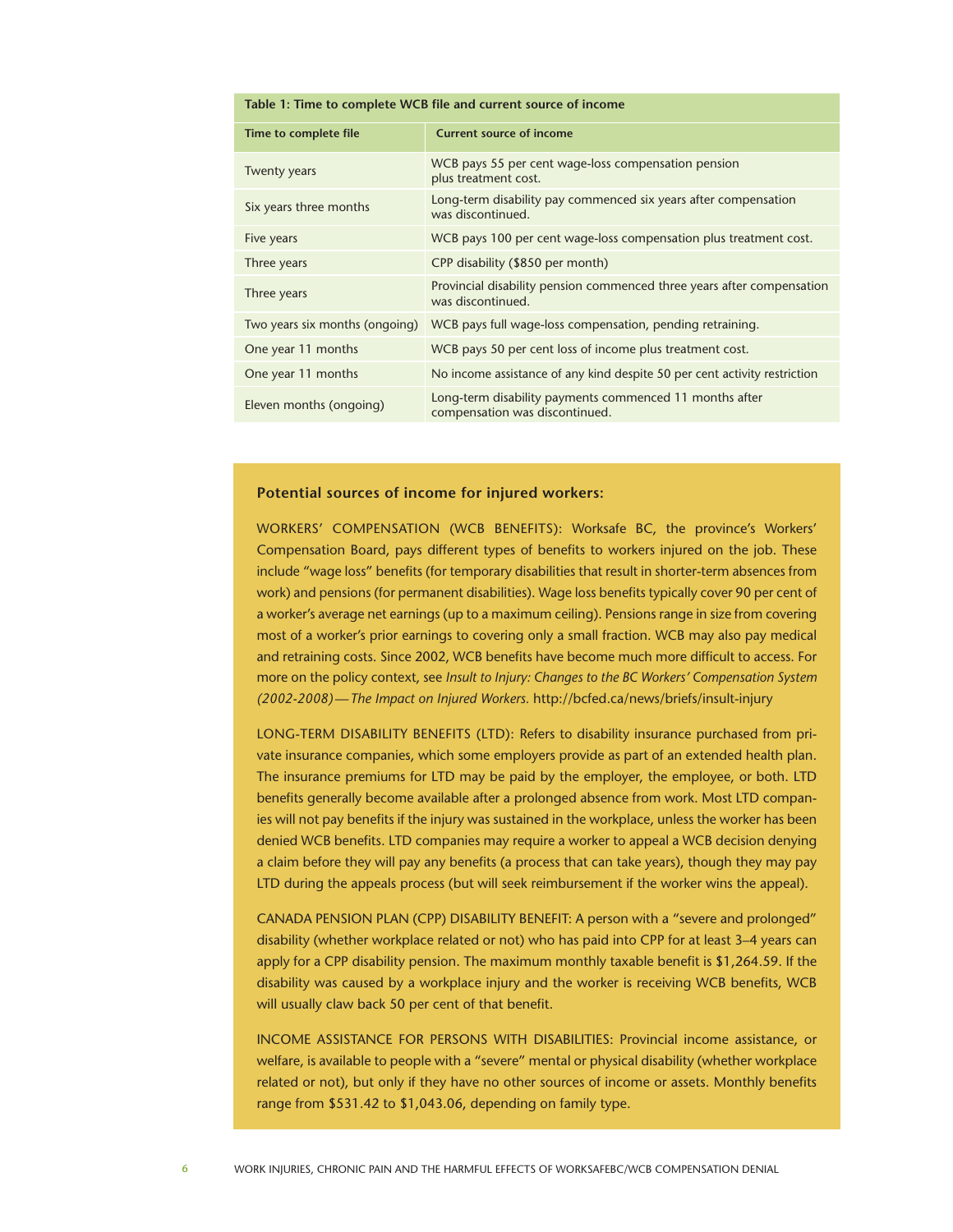| Table 2: Income loss and financial strain during claims appeal process |                  |  |  |  |  |
|------------------------------------------------------------------------|------------------|--|--|--|--|
| Difficulty paying rent or mortgage                                     | 6/9 participants |  |  |  |  |
| Worries about feeding self or family                                   | 4/9              |  |  |  |  |
| Depleted all savings and RRSPs                                         | 2/9              |  |  |  |  |
| Took out line of credit                                                | 1/9              |  |  |  |  |
| Moved away from Lower Mainland                                         | 1/9              |  |  |  |  |
| House foreclosed                                                       | 1/9              |  |  |  |  |

| Table 3: Mental health issues aggravated by claims experience |                  |  |  |  |  |
|---------------------------------------------------------------|------------------|--|--|--|--|
| Depression                                                    | 7/9 participants |  |  |  |  |
| Anti-depressant medications                                   | 5/9              |  |  |  |  |
| Ongoing disruption of sleep patterns                          | 7/9              |  |  |  |  |
| Anxiety                                                       | 4/9              |  |  |  |  |
| Relationship problems                                         | 5/9              |  |  |  |  |
| Suicidal ideation                                             | 4/9              |  |  |  |  |
| Suicide attempts                                              | 2/9              |  |  |  |  |

## Mental health problems and other health issues aggravated by the claims experience

Among the nine workers we interviewed, seven reported that they had developed depression over the course of their WCB claims experience and at least five were still on anti-depressant medications. None of these individuals had a prior history of mental illness. Four had suicidal ideation at some point during the claims process (after losing an appeal), and two people made suicide attempts and required hospitalization (see Table 3).

## Disbelief by employers and WCB

The injured workers we interviewed reported that they encountered much disbelief, not only on the part of their claims managers but also from their employers (see Table 4).

As a result of the refusal of the Board to accept the evidence of the chronic pain and resulting disability, injured workers were pressured into returning to work too soon. Four participants reported that they were pressured to keep working or to return to work while still injured. For example, two workers with repetitive strain injuries had their claims repeatedly disallowed largely due to their employers' statements denying that the injuries could be the result of working conditions. These workers had to continue working through increasing pain and stress. They both developed serious mental health problems and subsequently made suicide attempts. Eventually their claims were accepted.

Denial can cause delayed or inadequate medical investigation and/or treatment. Three of the nine workers we interviewed had a delayed diagnosis. The injuries of one worker were not revealed by initial physician and neurologist examinations and MRI and CT scans. More than two years after the initial injury, subsequent medical investigation revealed serious tissue damage requiring surgery. Another worker was told that he was "faking injuries" and was cut off compensation because his injury had "plateaued." He appealed and continued to work for several months while injured and in Among the nine workers we interviewed, seven reported that they had developed depression over the course of their WCB claims experience and at least five were still on anti-depressant medications. None of these individuals had a prior history of mental illness.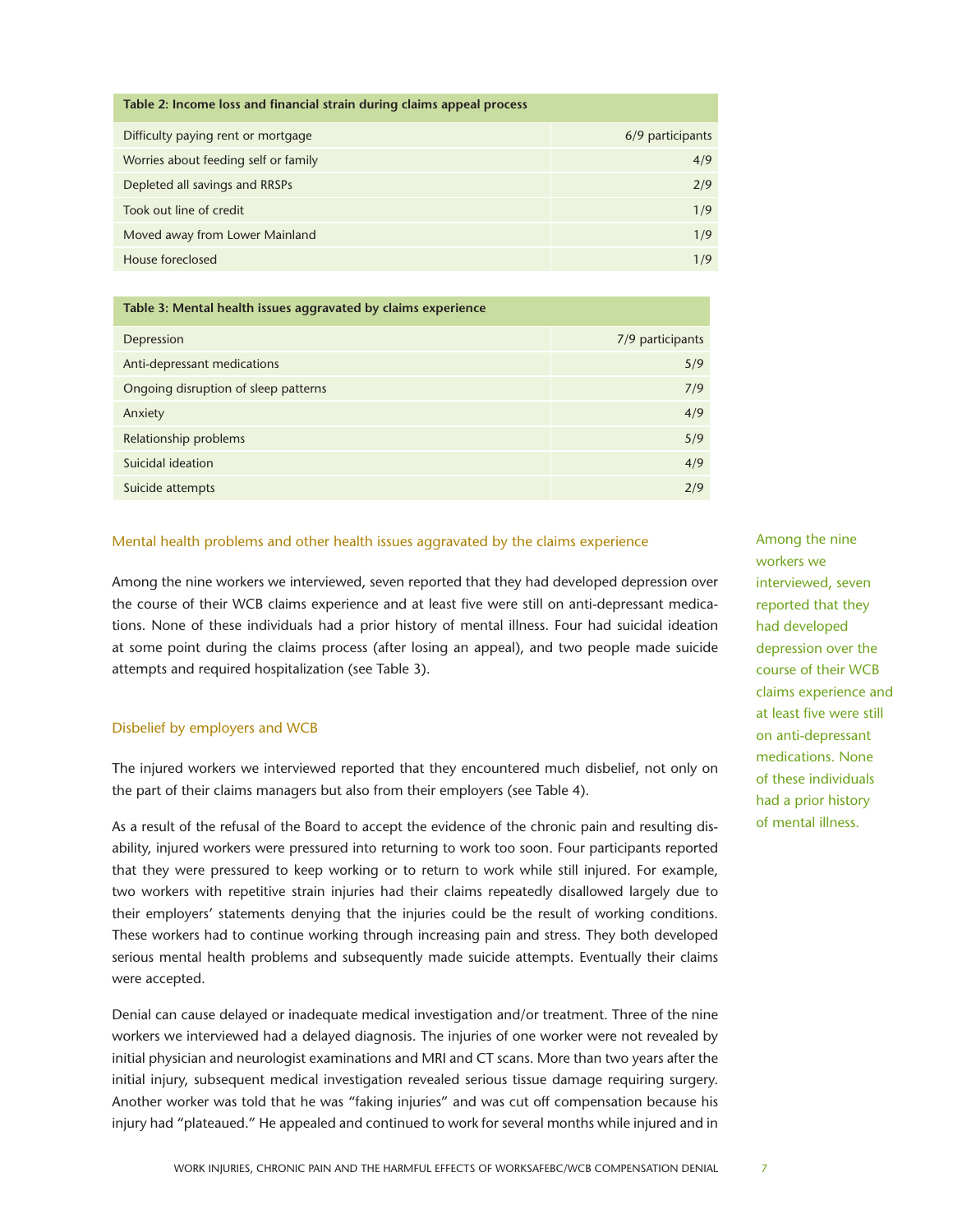| Table 4: Effects of disbelief                                                  |                  |
|--------------------------------------------------------------------------------|------------------|
| Pressured back to work too soon                                                | 4/9 participants |
| Delayed or inadequate medical investigation or treatment                       | 3/9              |
| Delayed reporting of injury by employer                                        | 3/9              |
| Unmodified or inadequately modified descriptions during gradual return to work | 5/9              |
| Undue job-search pressure                                                      | 4/9              |
| Fired due to disability resulting from injury                                  | 6/9              |

severe pain. His requests for an MRI were repeatedly denied. Eventually (after a politician intervened on his behalf), medical examinations revealed a need for surgery. A third worker reported her injury without delay, was examined and supplied with a cast but was not given an X-ray. Four weeks later, an X-ray revealed a fracture. Seven months after the original injury, this worker underwent surgery and was left with reduced function and much pain.

## Negative responses from employers

Some employers fire workers rather than modify the job description to accommodate the injured worker's ability. In fact, six of the nine workers we interviewed were fired as a result of their injury.

The workers we interviewed reported that some employers tend to dismiss workers' injuries, disbelieve workers or even harass workers during their gradual return to work. Some employers do not report injuries and fail to modify the worker's job during gradual return to work, which in some cases results in reinjury. Four of the workers we interviewed experienced delays in their claims because their employer delayed reporting the injury or had to continue working because their claim was initially denied. Five encountered resistance on the part of employers to modify job descriptions for permanently disabled workers. Some employers fire workers rather than modify the job description to accommodate the injured worker's ability. In fact, six of the nine workers we interviewed were fired as a result of their injury.

## Frequent change of claims managers

We asked the workers how many claims managers they had dealt with during the claims experience, and we asked them to rate how the claims managers treated them. We further asked them to rate the quality of the communication they received from WCB and to describe their experience with the online claims information.

In our sample, the median number of claims managers was seven (range: from two to 13), while the median length of time to close a file, after the injured worker had initially had their compensation terminated, was three years (range: from one year and 11 months to 20 years).

When asked to rate the treatment they received from WCB claims managers during telephone conversations on a scale of 1 to 5 (with 1 being extremely poor and 5 excellent), four workers rated their treatment as extremely poor, two rated it as below average and three rated it as fair (average). We also asked participants to rate the quality of the communication with WCB they received during their claims process as well as the overall handling of and timeliness in the processing of their claim (see Table 5).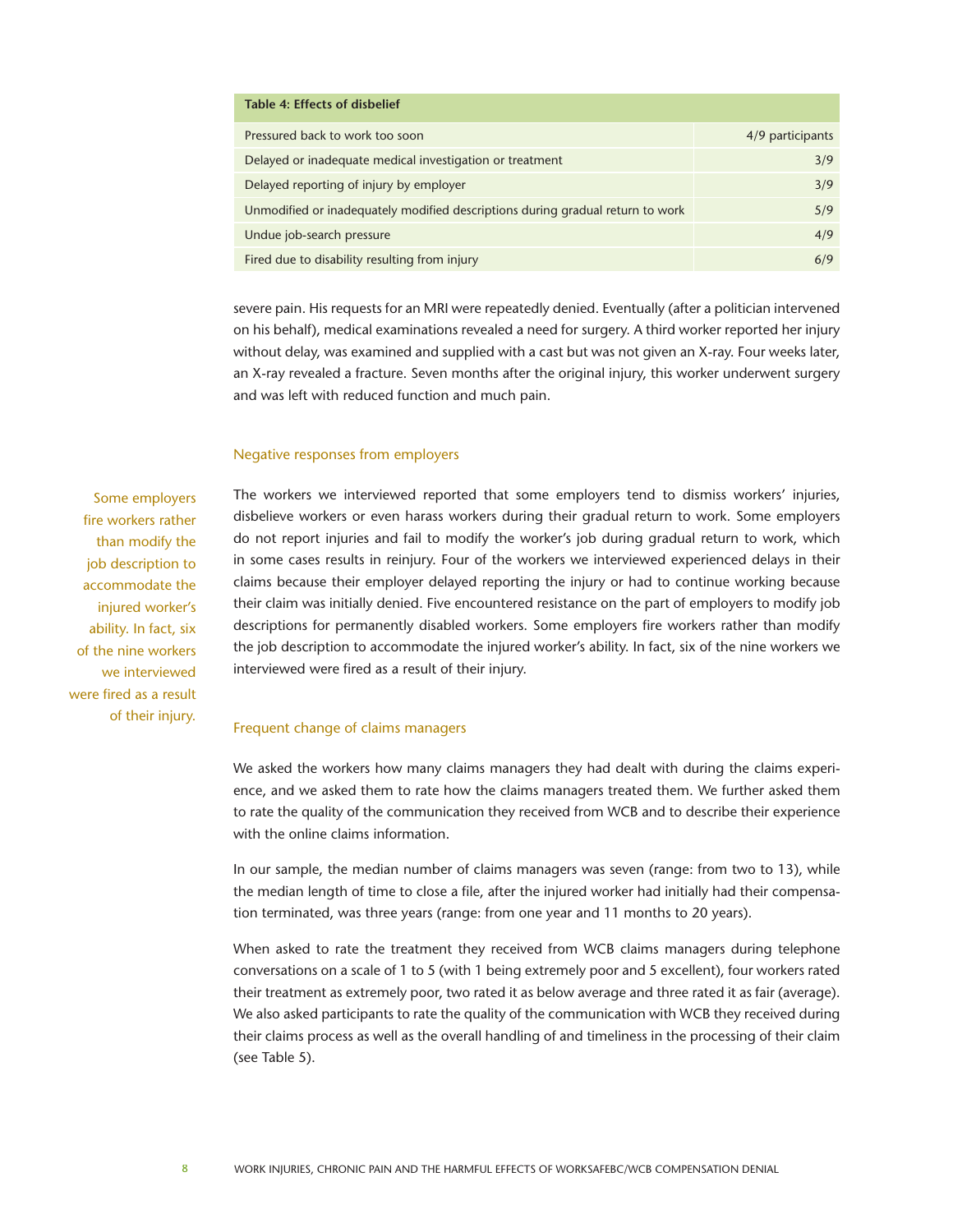| Table 5: Time to complete WCB file and current source of income |                          |                         |      |      |                  |  |  |
|-----------------------------------------------------------------|--------------------------|-------------------------|------|------|------------------|--|--|
| <b>Topic</b>                                                    | <b>Extremely</b><br>poor | <b>Below</b><br>average | Fair | Good | <b>Excellent</b> |  |  |
| Treatment from claims managers                                  | 4/9                      | 2/9                     | 3/9  | 0/9  | 0/9              |  |  |
| Quality of communication with WCB                               | 3/9                      | 4/9                     | 2/9  | 0/9  | 0/9              |  |  |
| Overall handling and timeliness in<br>claims processing         | 6/9                      | 2/9                     | 0/9  | 0/9  | 0/9              |  |  |

## Undue job-search pressure

Four of the nine workers reported that they had had to submit to what appear to be harsh and punitive job-search programs. They said they had to apply for jobs that were inappropriate to their level of injury; some were told not to disclose that they had been injured or that they had physical limitations; they had to apply for a (high) minimum number of jobs every day or be cut off compensation.

## Absence of choice of treatment providers and arbitrary decisions by claims managers

The majority of the injured workers we interviewed noted that their claims managers made arbitrary decisions, picking and choosing evidence, frequently in disregard of medical opinions. Some of the workers said that they were not listened to and that they had to receive therapy treatments only in a WCB-designated clinic or else be cut off benefits. Some reported that they were refused necessary medical investigations (e.g. MRI scans) or a second opinion by a medical specialist. Two participants paid personally for MRI scans that showed injury.

### What injured workers wish would change

We asked each of the participants to name two or three changes that would have made the claims experience less difficult. Their responses can be summarized into the following themes: be listened to; be believed; modify work to accommodate the injury and/or provide appropriate retraining; reduce time delays; improve communication within WCB; and change the nature of WCB.

## DISCUSSION

## What determines the discontinuation of benefits?

Most of the workers in our sample eventually had their payments reinstated: four currently receive compensation from WCB, three of them permanently. Two workers receive long-term government disability pensions and another two receive long-term disability payments through their place of work. The remaining individual, who receives no compensation, is still out of work. The fact that almost all of the workers we interviewed are currently receiving long-term compensation of some kind strongly suggests that these workers should not have had their compensation denied in the first place. This begs the question of what criteria determine whether a claimant's benefits are The majority of the injured workers we interviewed noted that their claims managers made arbitrary decisions, picking and choosing evidence, frequently in disregard of medical opinions.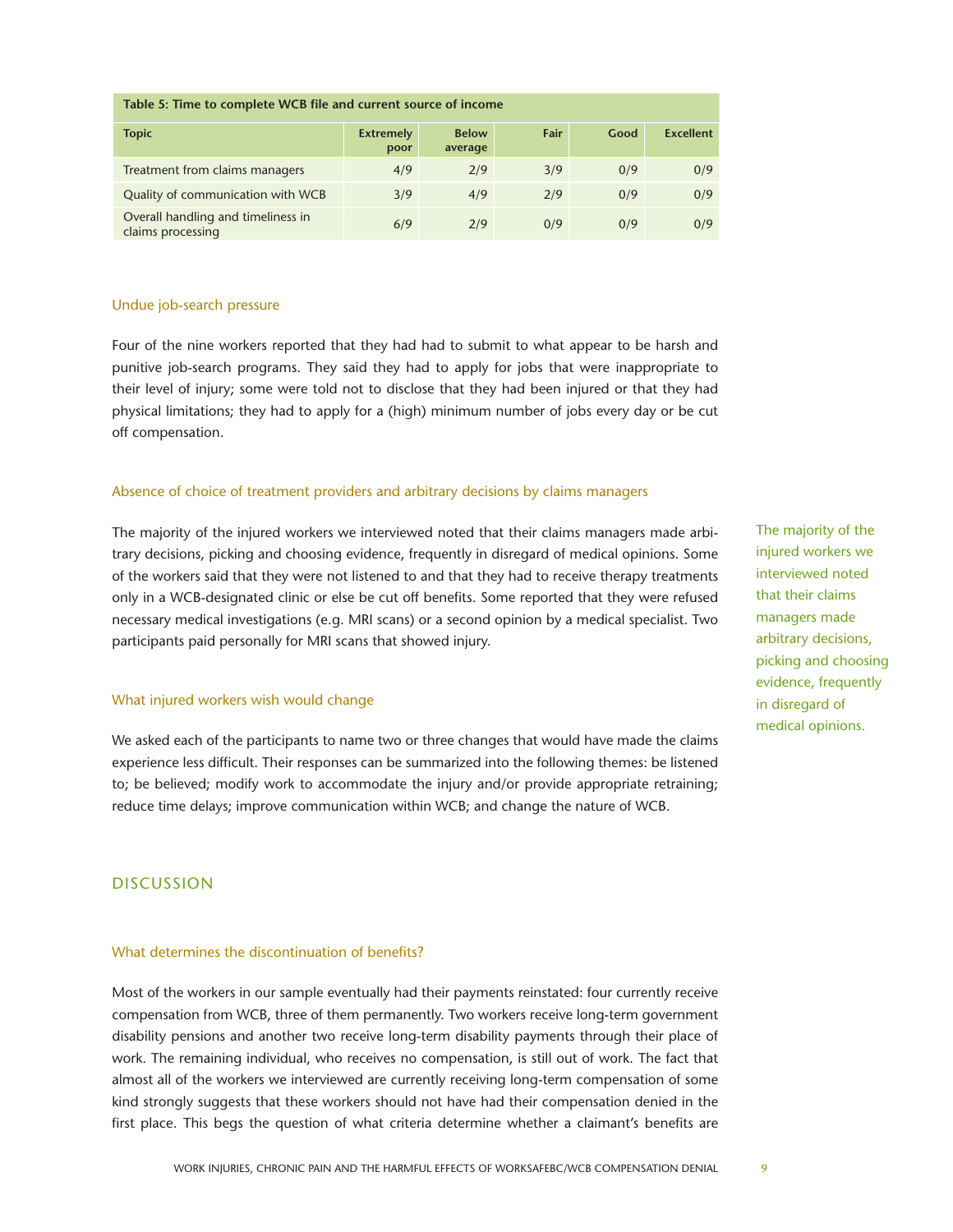terminated or not. Our interviewees indicated that they felt that claims managers did not fairly consider all of the available evidence and that no allowances were made for the fact that not all injuries heal at the same rate and that some fail to heal within a standard time frame.

It is our understanding, based on clinical experience, that most of those who eventually receive compensation do so as the result of appeals, and not because WCB reverses its opinion. In fact, Section 96(5) of the Workers' Compensation Act provides that WCB may not reconsider a decision on the worker's average earnings if more than 75 days have passed since the decision was made. Appeals are expensive and, if workers are not unionized, it is difficult for them to proceed.

## Prolonged appeal periods increase financial hardship and insecurity

While injured workers are engaged with the WCB appeal system, they sometimes cannot access long-term disability (LTD) pay through work. Moreover, until the injury has "plateaued" they cannot qualify for a government disability pension. As well, until the workers have depleted most of their resources, they do not qualify for social assistance. It can take a very long time to complete a WCB claim: the time to file requests for reviews and appeals, the time waiting for the hearings, the time for WCB to determine whether the injury has plateaued and the time for WCB to conduct investigations into the level of disability in order to determine whether or not a worker is entitled to full or partial compensation.

We identified a number of issues. First, most of the workers we interviewed eventually received permanent pensions; however, the pensions were often inadequate and were not comparable to their pre-injury earnings. Second, the time delay between the injury and the pension award is often unacceptably long and filled with hardship for the injured worker. Third, several workers did not receive retroactive pay for the periods during which their compensation had been terminated while they were appealing their claims; also, in some instances WCB delayed payouts after pensions had been awarded by the appeal tribunal.

## Financial hardship makes managing chronic pain more difficult

All of the workers we interviewed reported that they experienced financial hardship when their benefits were arbitrarily discontinued. Due to lack of income, some workers were forced to work while still injured and in pain, causing additional stress and sometimes leading to more injury. Financial worry and hardship cause stress and additional health problems such as depression, anxiety, sleep problems and also relationship problems. Clearly, this is not conducive to good management of injuries.

## The pitfalls of an insurance-based compensation system

As an insurance-based system, WCB is an inherently adversarial system and, not unlike other insurance companies, there is pressure to keep payouts low and to opt for low and early settlements. Injured workers are compelled to attend rehab facilities where the practitioners are paid by WCB and, at least to some extent, are subject to WCB guidelines and policy. There is an appearance of conflict of interest when injured workers do not have the option to receive treatment from an independent practitioner.

Due to lack of income, some workers were forced to work while still injured and in pain, causing additional stress and sometimes leading to more injury.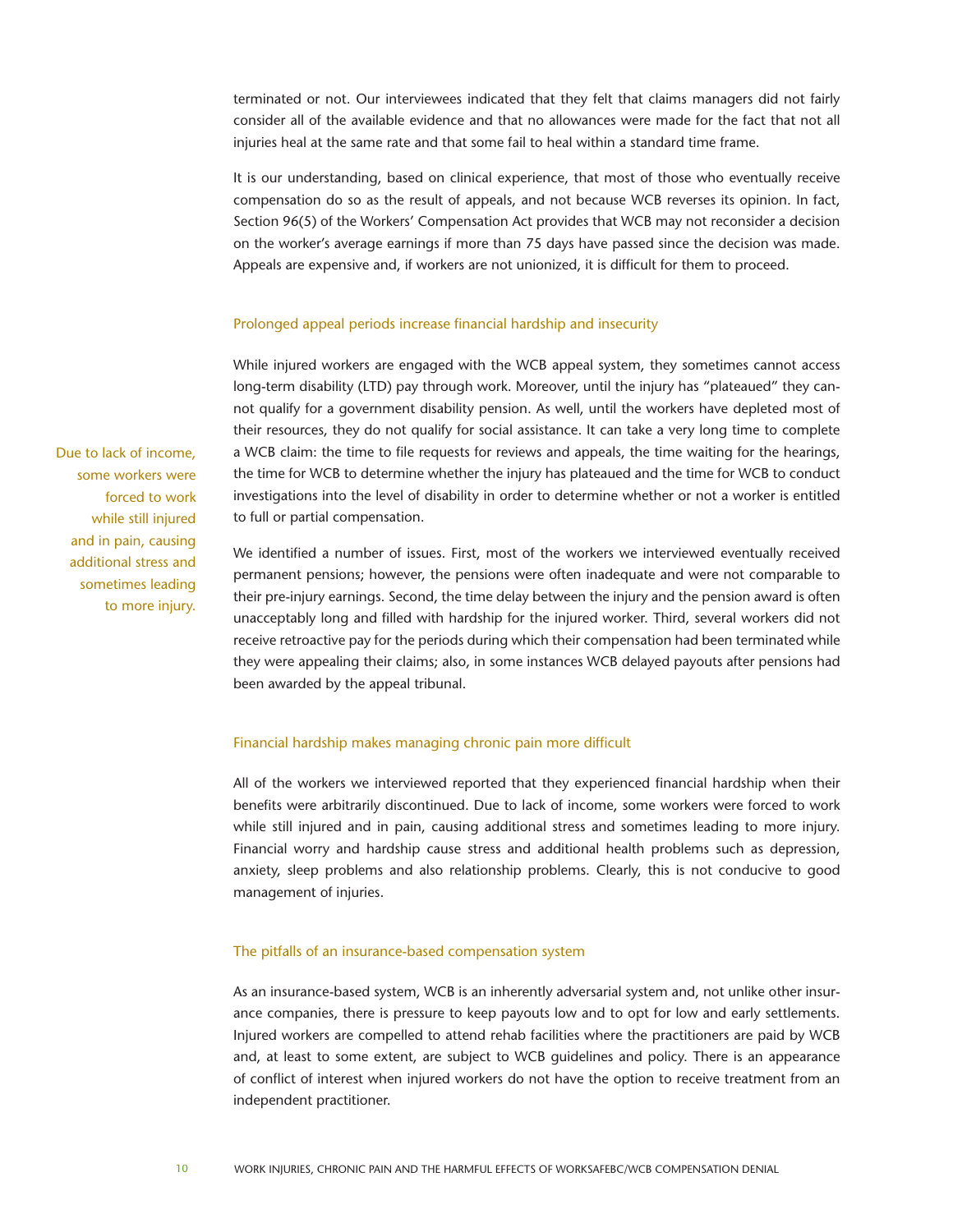# **LIMITATIONS**

AS STATED IN THE INTRODUCTION, this is not a formal research project but rather an exploratory paper that identifies common issues and themes that emerged from an in-depth review of narratives gathered from nine injured workers. The limitations of this paper include the focus on a select population of patients with severe chronic pain who are or were engaged in a claims appeal process with WCB. As such they represent a relatively small percentage of the overall population of injured workers. Other limitations include that the interview subjects were all patients in the clinic of one pain specialist and that the data was self-reported and not independently verified, despite participants consenting to share their disclosure documents.

Importantly, although only nine injured workers were interviewed for this paper, the participants were diverse in age, sex, occupations and income. Despite the diversity of interview subjects, the experiences recounted by these patients were similar and consistent. The findings of this survey would have added strength if it included randomly selected injured workers with severe chronic pain in the general population of WCB claimants who are attending other clinics. Such a study would require funding and support.

# POSSIBLE POLICY AND STRUCTURAL CHANGES TO PROMOTE HEALING AND SUPPORT RETURN TO WORK

THE CURRENT COMPENSATION system does not adequately serve patients who have a work injury that results in chronic pain. There is a need for changes that ensure economic security for workers during the review and appeal process; allow injured workers a choice of therapy providers and access to a second opinion without extra cost; stop punitive job search programs; ensure adjusted or modified work during the gradual return-to-work process; and guarantee rehiring and adjusted work that is appropriate to the injury, or adequate and appropriate retraining for workers with permanent impairments. If unable to work, workers with chronic pain should receive compensation or be provided with a pension that is comparable to their pre-injury earnings.

Below are a number of suggestions aimed at promoting better management and return to work for patients with chronic pain:

- 1. These patients should receive uninterrupted compensation until the end of the appeal process — during the entire period before the claim is closed — in order to avoid economic hardship. There should be a defined time frame within which a definitive answer with respect to treatment must be provided and care should be taken not to impose additional stress on the injured patient. Penalties should be imposed on the insurer if the set time frame is not respected.
- 2. Treatment should be defined. If the treatment is not successful within evidence-based or clinical guidelines, alternative strategies could be employed—all within a pre-defined time frame.
- 3. The opinion and treatment suggestions of the patient's regular physician and medical specialist must be the primary basis of care. This applies to work-related injuries that manifest as chronic pain and necessitates a clear change from WCB's usual approach to chronic pain management. The injured worker's family (attending) physician, supported

If unable to work, workers with chronic pain should receive compensation or be provided with a pension that is comparable to their pre-injury earnings.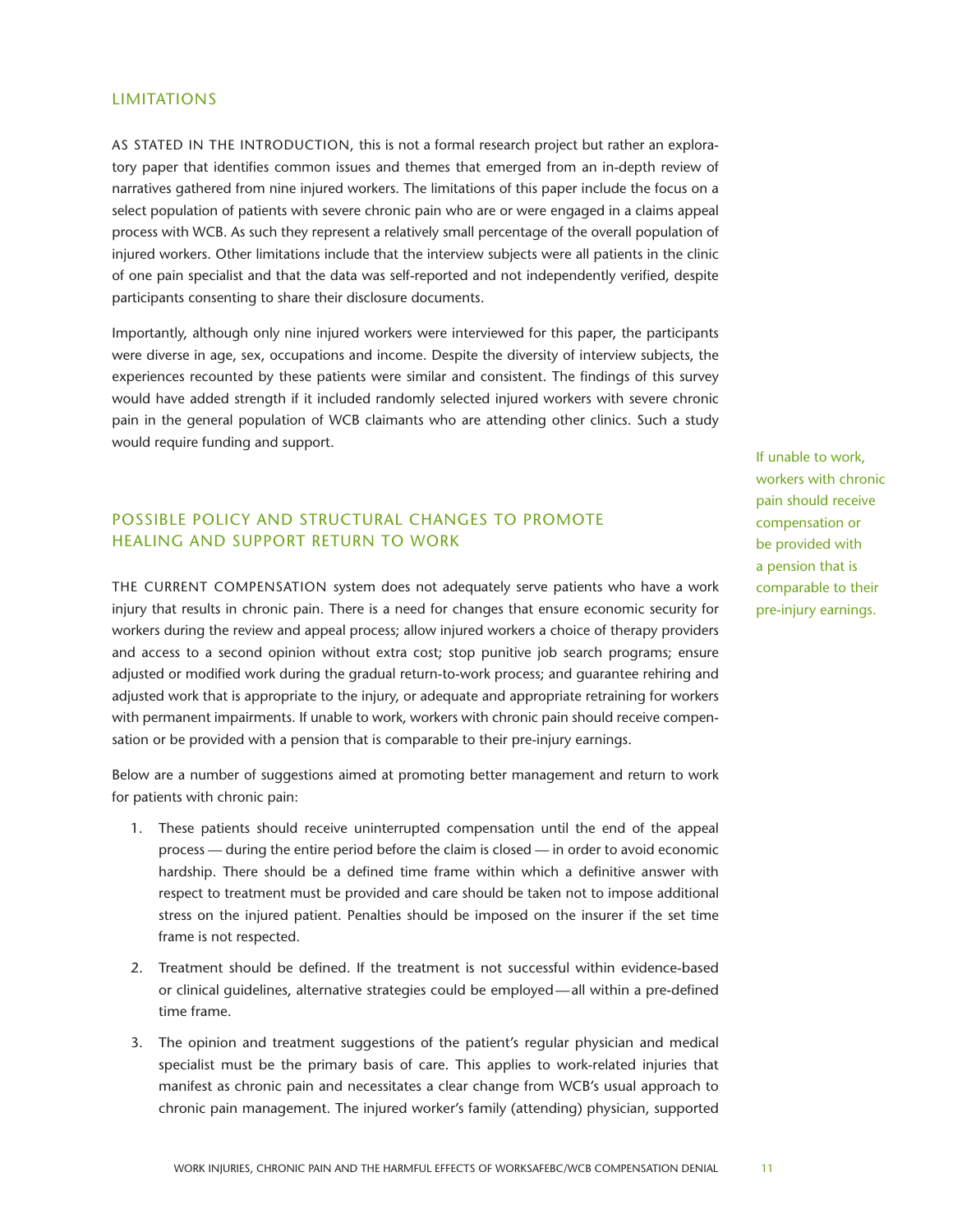by an appropriate pain specialist, should be given the opportunity to manage the chronic pain condition for a designated length of time. WCB should abide by their treatment recommendations.

- 4. A patient with severe chronic pain should not be subjected to painful and lengthy assessment processes to prove that the pain is truly debilitating.
- 5. Despite the prevailing view that returning to work as soon as reasonably possible results in better outcomes for injured workers, and although this may be true in a subset of injuries, successful work return depends on a number of factors, including flexibility and accommodation within the work environment, attitudes of the worker's colleagues and employer, severity of injury, ongoing medical support, etc. The determination of when a worker should return to work must take into consideration all of these factors.
- 6. After a set period of time, workers should be provided with work that accommodates their condition, possibly flex-work and supportive care, as needed. The employer should be assisted in providing modified work. Currently, employers fear the added cost associated with employing disabled workers, and this is part of the reason why injured workers get fired. If unable to work, workers with chronic pain should receive compensation or be provided with a pension that is comparable to their pre-injury earnings.
- 7. Workers with chronic pain who experience a deterioration in their clinical condition (i.e. a worsening of the chronic pain and associated disability) during a work-return process or otherwise should have their claim reopened and receive wage-loss benefits.

A reasonable supportive system of care with timelines that take into account the complex needs of workers with chronic pain is long overdue. The way that injured workers with chronic pain are treated by WCB needs to change. This paper does not address all aspects of potential system reform and it does not discuss the potential role of injured workers and their representatives (i.e. unions) in highlighting problems and making changes. However, we hope that the stories we have shared and the recommendations we have presented, based on our clinical experience as well as our discussions while writing this paper, will contribute to a more comprehensive dialogue about system reform and, ultimately, changes within the workers' compensation system.

A reasonable supportive system of care with timelines that take into account the complex needs of workers with chronic pain is long overdue. The way that injured workers with chronic pain are treated by WCB needs to change.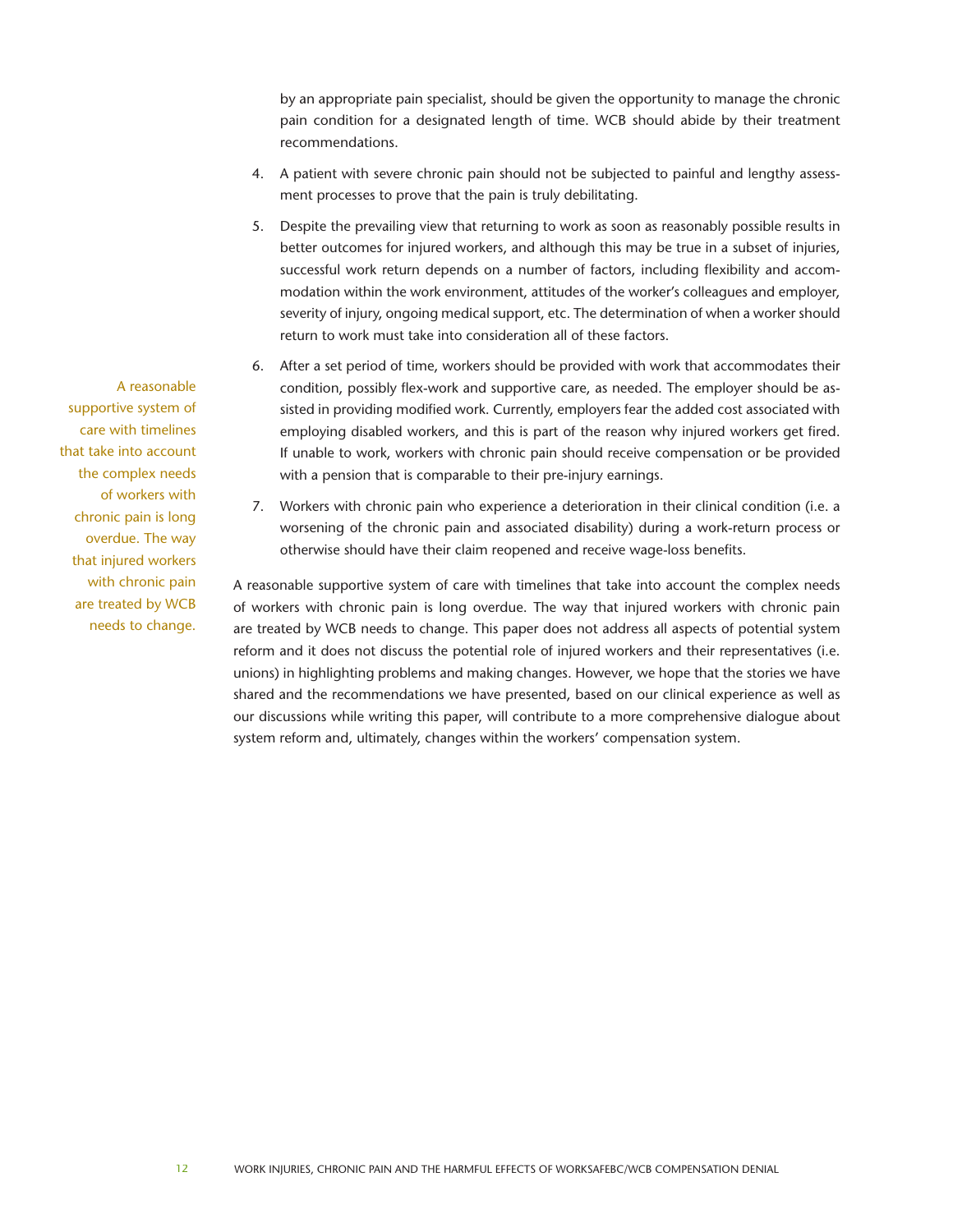# REFERENCES

- Avery, C. 2012. The stigma of chronic pain. Chronic Pain. At: [http://www.chronicpain.org/articles/](http://www.chronicpain.org/articles/tsocp.html) [tsocp.html](http://www.chronicpain.org/articles/tsocp.html).
- Breivik, H. 2013. World Health Organization supports global effort to relieve chronic pain. World Health Organization. At: [http://www.who.int/mediacentre/news/releases/2004/pr70/en/print.html.](http://www.who.int/mediacentre/news/releases/2004/pr70/en/print.html)

Melzak, R., and P.D. Wall. *The Challenge of Pain*. Markham: Penguin Books, 1988.

Moulin, D.E., A.J. Clark, M. Speechley and P.K. Morley-Forster. Chronic pain in Canada—prevalence, treatment, impact and the role of opioid analgesia. *Pain Research and Management* 2002;7(4):179–84.